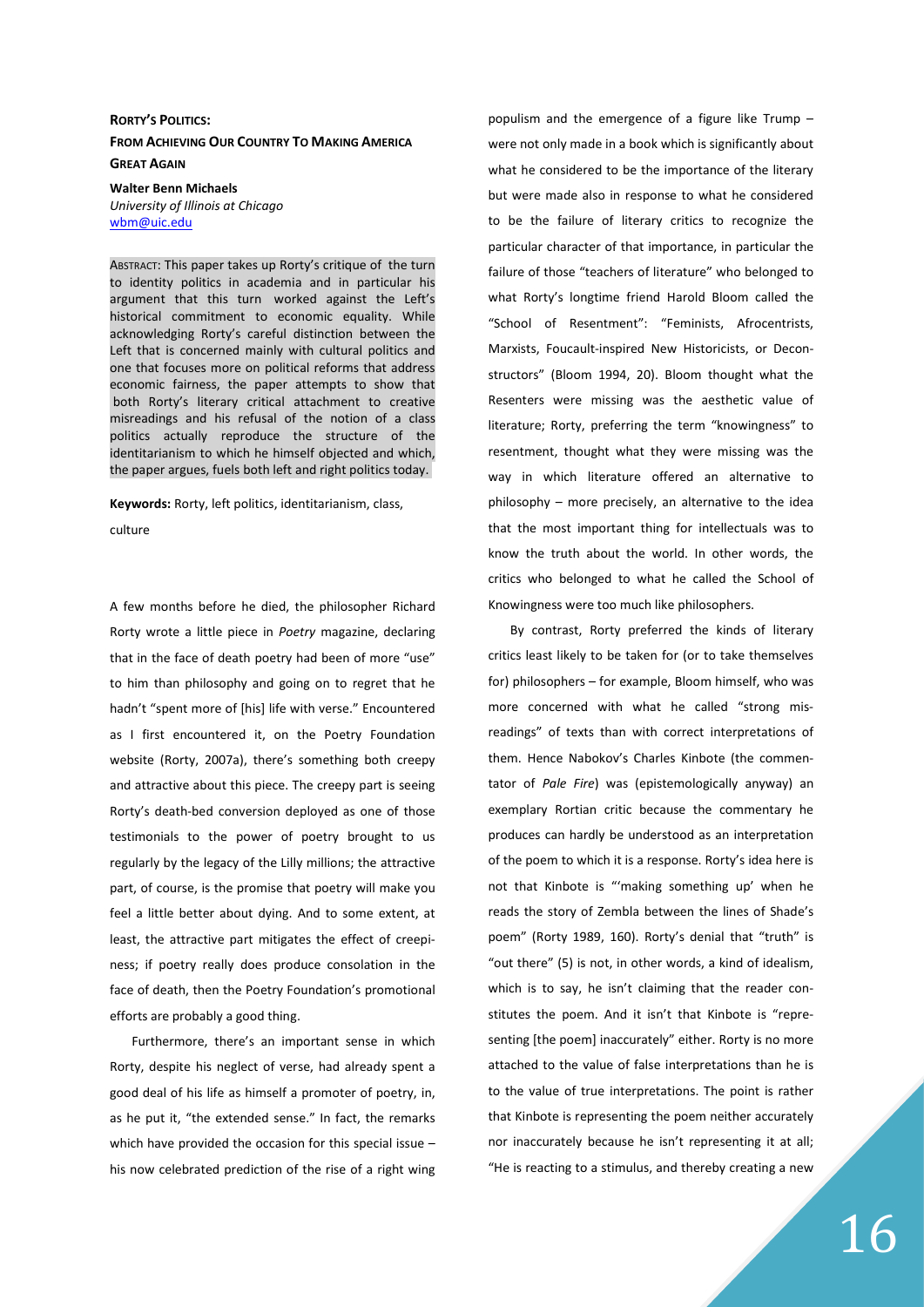stimulus" (160). Reactions to a stimulus may be strong or weak, influential or inconsequential, interesting or boring. But they can't be true or false. The "important" thing, "to see" about Kinbote's response, then, is that it is powerful because he "cares a great deal about Shade's poem even if for all the wrong reasons. He thinks very hard about it, even though his thought goes in utterly different directions from Shade's. "This illustrates the point," Rorty says, "that a perverse egocentric commentary – what Bloom calls 'a strong reading' – is still a commentary"(Rorty 1989, 160).

There are two different and, as it seems to me, not entirely compatible ideas at work here. The first is the description of reading as reacting to a stimulus; the second is the claim that a perverse commentary is still a commentary. The difficulty is that if the first claim is true, it's hard to see what the point of the second one is supposed to be. If, that is, a reading of a text is a response to a stimulus, then either no reading is a commentary, or all readings are commentaries. In which case why insist that Kinbote's reading is? But if Kinbote's reading is a commentary in the sense that it's meant as an account of what Shade's poem means (even though it's a perverse account), then it's obviously not just a response to a stimulus, not just a record of what the poem makes Kinbote think of or how it makes him feel. So even if Rorty is absolutely right to say that Kinbote's commentary is a commentary (mistaken commentaries are no less commentaries for being mistaken), this claim makes sense only because his first point – that a reading is a reaction to a stimulus  $-$  is wrong. Not because we don't respond to texts but because our responses to a text are not, as such, interpretations of the text. The thing that transforms a response to a text into a reading of that text is the claim the reading makes to be about the text, the claim to represent it "accurately" (whether or not it actually does). But, of course, it is just this claim to represent the meaning of a text that makes Rorty unhappy.

Thus he values literary texts that seem to him indifferent to questions of truth and he also presents his own writing about them as similarly indifferent. The main point of his essay on Orwell, for example, is – against all those critics who read him as a "realist philosopher," teaching us to "set our faces against those sneaky intellectuals who try to tell us that truth is not 'out there'" (Rorty 1989, 172) – to describe him instead as a writer who really cared not about truth but about freedom. What Orwell thought, according to Rorty, was that "if we take care of freedom, truth can take care of itself," and the point of the famous defense of Winston's belief that two plus two equals four is that "it does not matter whether 'two plus two is four' is true … All that matters is that if you do believe it, you can say it without getting hurt" (176). But in presenting this revisionist (and, as it turned out, highly controversial) reading of 1984, Rorty does not claim that Orwell isn't a realist; he says instead that he "is not usefully thought of" as a realist. Orwell's indifference to what is true is thus mirrored in Rorty's commentary; the pragmatist or anti-foundationalist vocabulary of utility takes the place of the foundationalist claim to truth.

Does this substitution work? For the reasons suggested above (and elaborated at much greater length in The Shape of the Signifier), I don't think so. After all, you can't judge whether something really is useful (or even understand what is meant by "useful") without having lots of beliefs about what is true. Furthermore, it's not at all clear how much stock Rorty himself put in his attacks on the idea of getting things "right." We know that in 2000 he declared himself "persuaded" (by Bjørn Ramberg) to "abandon" his own doctrine "that the notion of 'getting things right' must be abandoned" (Rorty, 2000, 393). And in his account of The Middle of the Road in "Honest Mistakes," his summary of "what Trilling is saying" is unconcernedly prefaced by the qualification, "If this reading is right...." (66). The critique in this essay is not of the idea that people can get things right but of the idea that when they have failed to do so they "have sinned against the light" (Rorty 2007b, 67).

From this perspective, we might say that the skepticism that mattered most to Rorty was about the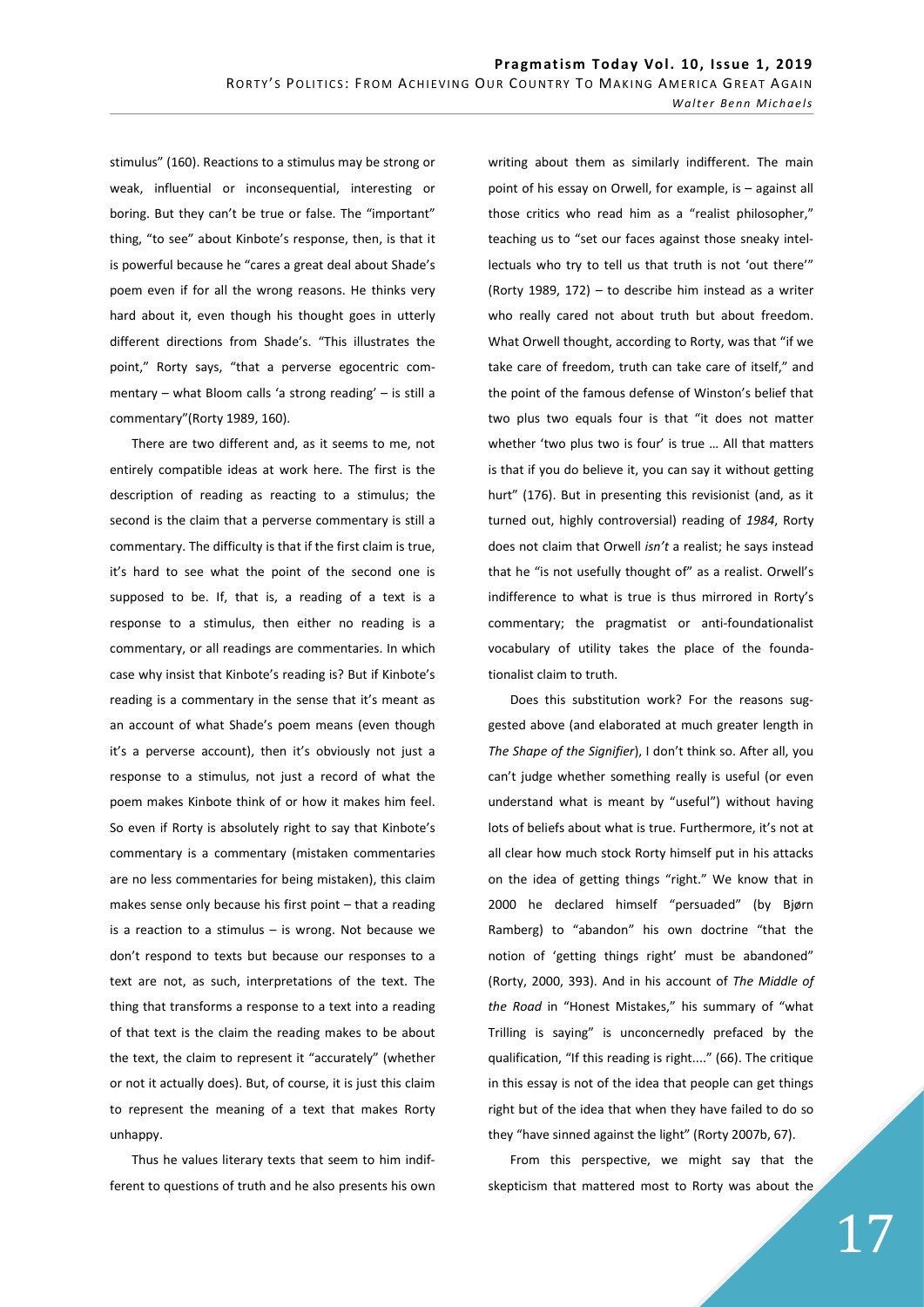value rather than the possibility of true interpretations, and that this was one reason why the idea of literary criticism was so attractive to him. For even though literary critics are no doubt deeply committed to the truth of our readings, we can hardly help but be aware that not everything hangs on their actually being true and that the intellectual attractiveness of what seems to us really good work is not necessarily eliminated when we don't agree with it. So it may be that it doesn't really matter whether Rorty is characterizing his own interpretations as useful or as true; what he's doing instead is asking us to read 1984 in the way he reads it without worrying too much about whether the way he reads it is the way it really is. Of course, the idea that we shouldn't worry about what 1984 is really about is weaker than the theoretical claim that it makes no sense to say that 1984 really is about anything, and the idea that we needn't always care about the truth is much weaker than the idea that there is no such thing as the truth. More generally, the claim that the value of our interpretations may not entirely depend on whether they're true or false is weaker than the claim that the interpretations are neither true nor false. $^{1}$  But it's also a lot more convincing. And from this perspective, literary criticism might be understood to have provided Rorty an institutional if not in the end an epistemological alternative to philosophy.

In the event, however, his enthusiasm for actually existing literary criticism was nowhere near as great as his enthusiasm for his idea of literary criticism. He went pretty quickly from happily proclaiming that "in England and America philosophy has already been displaced by literary criticism in its principal function – as a source for youth's self-description of its difference from the past" to unhappily complaining about the "state of soul" of "teachers of literature" whose "knowingness" prevents "shudders of awe" and who "can explain everything but idolize nothing" (Rorty 1998a, 126-27) – the "School of Resentment." If the attractiveness of Rorty's ideal of literary criticism was that, unlike philosophy, it didn't insist on the importance of knowing things, what was unattractive about the reality was that most literary criticism was actually more interested in knowledge than in inspiration and that more critics were committed to becoming what he and Bloom thought of as social scientists than to becoming the kind of "moral advisers" (Rorty 1989, 80) he wanted them to be. The critic "now," (in what he was still in 1989 hopefully calling our "Orwellian-Bloomian culture") "is expected to facilitate moral reflection by suggesting revisions in the canon of moral exemplars and advisers, and suggesting ways in which the tensions within this canon may be eased  $-$  or, where necessary sharpened" (82). But the feminists, Marxists, multiculturalists, et al., whom Bloom consigned to the School of Resentment were already failing to meet these expectations.

There's a certain sense in which this criticism seems a little unfair. You may not like the moral advice you're getting from feminism and multiculturalism but it's hard not to recognize it as moral advice. (Indeed, a more plausible critique would be that the criticism of the 80s and 90s he's referring to was nothing but moral advice.) But it's easy to see that if, like Rorty, you were committed to a left politics, its academic version – what he called the "cultural left" – might seem to you at best insufficient and at worst destructive. The alternative to a cultural left – an economic left – he thought, had been pretty much ignored. "Nobody" was "setting up a program in unemployed studies, homeless studies, or trailer-park studies" (1998a, 80). And while this may not have been entirely accurate (Whiteness studies loved trailer parks), it was certainly true that appreciating the culture of people in trailer parks could hardly count as dealing with the increase in "economic inequality and

 $\overline{a}$ 

 $1$  This last formulation seems to me the best but probably not the most Rortian one. I think it's the best because it's odd to imagine us not caring about the truth of our beliefs inasmuch as them seeming to us to be true is what it means to believe them. It's not the most Rortian because Rorty did often write as if caring about the truth of our beliefs somehow added something to just believing them, and as if what he was doing was urging us not to care. But, with respect to literary criticism, it's not an implausible one.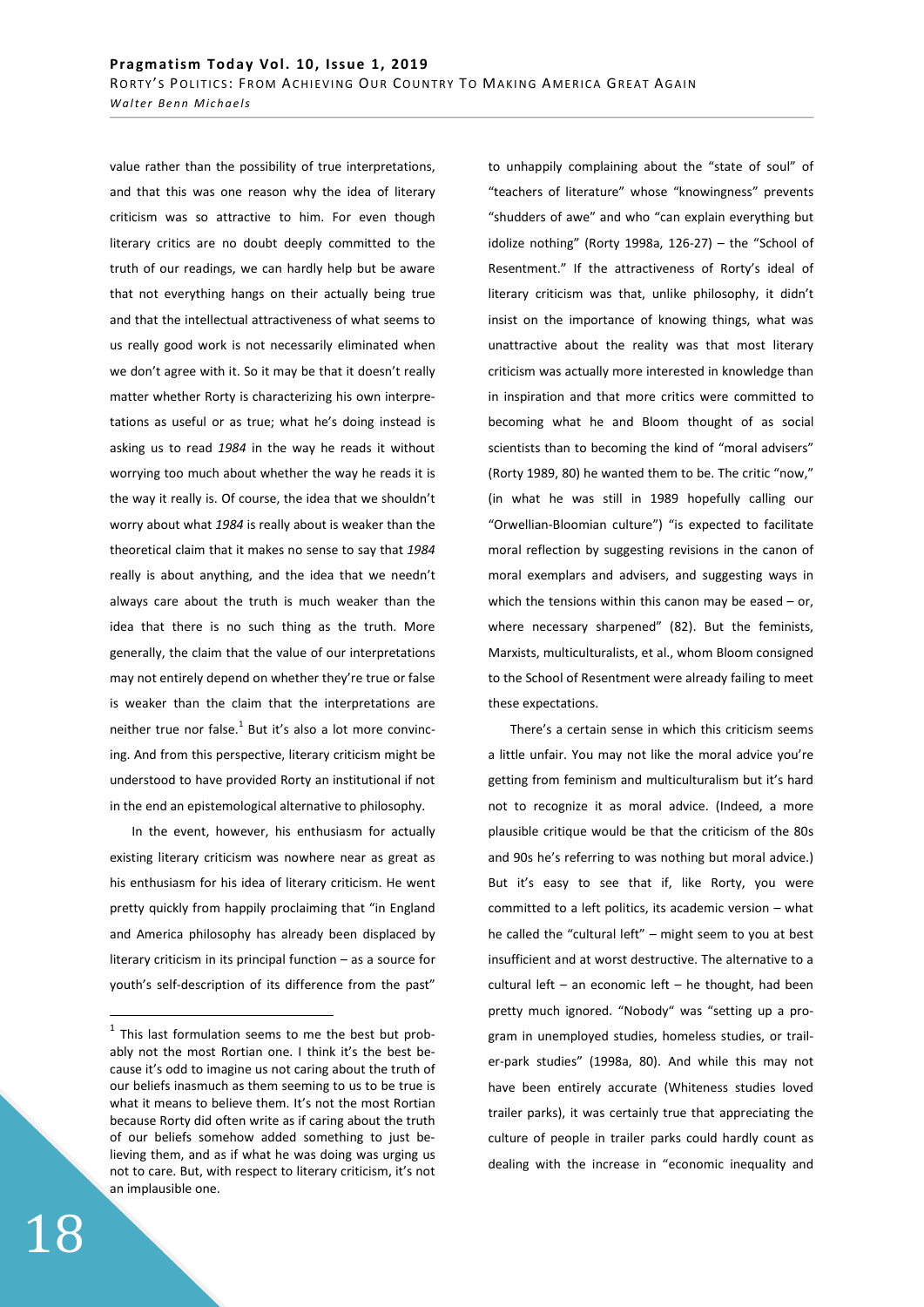economic insecurity" (83) that concerned Rorty and that had helped those trailer parks proliferate. And, of course, it's because of his alertness to those trailer parks and to the inequality that produced them that Achieving Our Country is a book that is now rightly demanding our attention.

But if we look at the terms in which Rorty articulated both his opposition to the "cultural left" (the schools of knowingness and resentment) and his support for a left that would focus at least as much on "money" as on "difference," we can begin to see some of the ways in which his own arguments were as much part of the problem as the solution. In 1994 (three years before Rorty gave the lectures that became Achieving Our Country), Bloom had published his The Western Canon, a book which began with his assault on the "Feminists, Afrocentrists, Marxists, Foucault-inspired New Historicists, or Deconstructors," all of whom he understood as motivated by the School of Resentment's "cardinal principle": "what is called aesthetic value emanates from class struggle" (23). And, also in 1994, Rorty himself upped the ante; where Bloom just wanted his school of resentment to stop talking about class as a determinant of aesthetic value, Rorty called for his school of knowingness to stop talking about class altogether. We should "drop the terms capitalism and socialism," he writes, we should start talking about "greed and selfishness" and "differential per-pupil expenditure in schools" "rather than about the division of society into classes" (Rorty, 1998b, 229).

But in 1994, these exhortations were almost entirely supererogatory. Not only were almost no American literary critics Marxists, $^2$  almost everybody else on Bloom's list (including the "multiculturalists" he occasionally added in) were anti-Marxist. Indeed, Foucault (even more influential than Derrida among literary critics

 $\overline{a}$ 

in the 90s) crucially substituted power for capitalism in his thematics of resistance and replaced class struggle with the "struggles against subjection, against forms of subjectivity and submission" (Foucault, 1982, 781) that he thought were becoming increasingly central.<sup>3</sup> And the equally increasing centrality of feminist criticism, of queer theory and of racial identity as constitutive categories of analysis tended either to make the conflict between classes irrelevant or to preserve the concept of class as itself an identity, precisely along the lines of sex and race. (That's why trailer parks could count as expressions of a culture – white trash culture – more than as signs of defeat in the war between capital and labor.)

Thus, fighting cultural critics whose "cardinal principle" was the importance of class, Bloom and Rorty were engaging an enemy that basically didn't exist and, politically, they were allying themselves with rather than opposing themselves to the enemy that did. Which is to say, first, that Rorty and Bloom and all the Resenters and Knowers actually shared a commitment to the evacuation of class as a central category of analysis in literary criticism. And, second, that it wasn't just in literary criticism, of course, that the "division of classes" became increasingly irrelevant to ideas about social justice. Indeed, although Rorty was much more alert to economic inequality than was the cultural left, his ways of understanding it were basically the same.

Between 1979 (when Philosophy and the Mirror of Nature was published) and 1998 (when Achieving Our

-

 $2$  Fredric Jameson is the great exception, and it's perhaps worth noting that for the last ten years – with the emergence of "surface reading" and "postcritique" – there's been a pretty strenuous effort to get rid of him too.

<sup>&</sup>lt;sup>3</sup> He explicitly acknowledged that "domination" and "exploitation" had not disappeared but his anti-Marxism left very little conceptual room for anything other than this lip service to class conflict. Today, of course, due to the work of people like Daniel Zamora, the degree to which Foucault's concern with the "question of the subject" committed him also to a certain sympathy with nascent neoliberalism is a highly controversial one but I think it's relatively uncontroversial to say that Foucault's version of a left politics had very little to do with questions of economic inequality and totally uncontroversial to say that his influence on literary criticism had nothing at all to do with questions of economic inequality.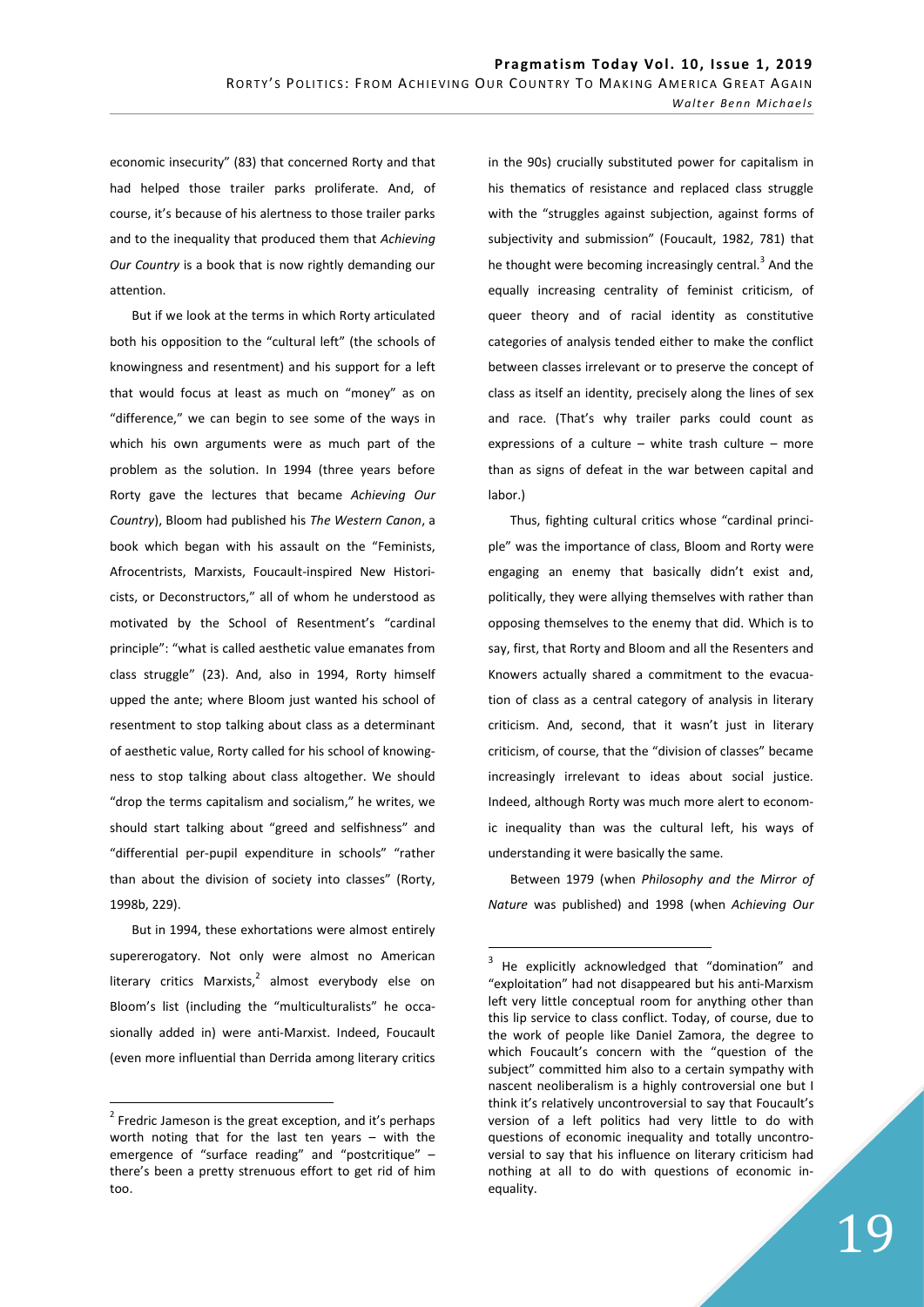Country came out), the share of U.S. national income going to the top 10% went from a little under 35% to 45%; real income for the bottom 90% of the population remained "stagnant" ("12 Charts on the State of Inequality in America" 2015); union membership, which was about 28% of all U.S workers, declined to about 17% (Perry 2011); between 1983 and 1998, the median net wealth of the bottom 40% declined not just in percentage but absolutely (Allegretto 2011). And, of course, since 2007 (after Rorty's death) these numbers have mainly gotten worse.

But, bad as they already were, they are not what the School of Resentment resented or what the School of Knowingness knew. Indeed, the liberal discourse of inequality was not primarily interested in economic inequality as such; economic inequality mattered only insofar as it could be understood as a consequence of racism, sexism, homophobia, etc. – in effect, only insofar as the problem of the division between classes could be redescribed as the problem of discrimination against identities. And to solve (or anyway to try to solve) the problem in this way was not to solve (or even to try to solve) it at all. If your idea of inequality is whites earning more than blacks or men earning more than women, then you are not trying to combat the phenomenon of a few becoming very rich while the many fall farther and farther behind. You're trying instead to make sure that more of the successful few are black and are women, and that more of the failing many are white men.

Here of course is where Rorty was the exception. His concerns about poverty were not just concerns about the failure of equal opportunity and if he didn't want to talk about class, he did want to talk about per-pupil expenditures in schools and even about the importance of unions.<sup>4</sup>

So what did it mean that he wanted to talk about inequality without talking about class and capitalism? One answer is just the obvious (and not wrong) one that he was an anti-communist liberal, and that what he wanted was a more humane capitalism. To the extent that this is true, he surely gets credit for paying attention to what very few others were paying attention to but there is nothing of any obvious philosophical interest about his politics – people tell other people to stop being greedy and selfish all the time. The philosophical interest, as Christopher Voparil has rightly suggested, is when what Voparil calls "the appeal to sentiment" is deployed in "a shift away from rationality and argumentation" (Voparil 2012). That is, when Rorty talks about trying to get "whites to be nicer to blacks, males to females, Serbs to Muslims, or straights to gays" (1998b, 178-79), "nice" is virtually a technical term, meant to designate a refusal of what seems to him the Kantian alternative: trying to get "rational agents" to "extend the respect" they feel for people like themselves to "all featherless bipeds." The appeal to reason, he thinks, is specious, a form of the foundationalism (as if we could ever find "neutral premises" on which to base an "argument" for better behavior); what we need is not argument but sympathetic identification. In order to get "powerful people" to cease "oppressing others," we need to "rely on the suggestions of sentiment rather than on the commands of reason," "on mere niceness rather than… obedience to the moral law" (181-82). We need to take our "already" very "nice" students and make them even nicer: "producing generations of nice, tolerant, well-off, secure, otherrespecting students of this sort in all parts of the world is just what is needed  $-$  indeed all that is needed  $-$  to achieve an Enlightenment utopia" (179).

-

 $\overline{a}$ 

 $4$  By contrast, the only comment on unions by Bloom that I've been able to find is his telling an interviewer that, unlike the "leftish theorists" by whom he imagined himself to be surrounded at Yale, he was himself an actual "proletarian": "the son of a New York garment worker, who was an unwilling member of the

International Ladies Garment Workers' Union, which he always despised" (Woods 1999). One can't, of course, visit the sins of the father upon the son, and no doubt many would not even regard Bloom père's distaste for the union as a sin. Speaking, however, as a proud member of UIC United Faculty and as the great-grandson of Benjamin Schlesinger, the first president of the union Bloom's father despised, I do.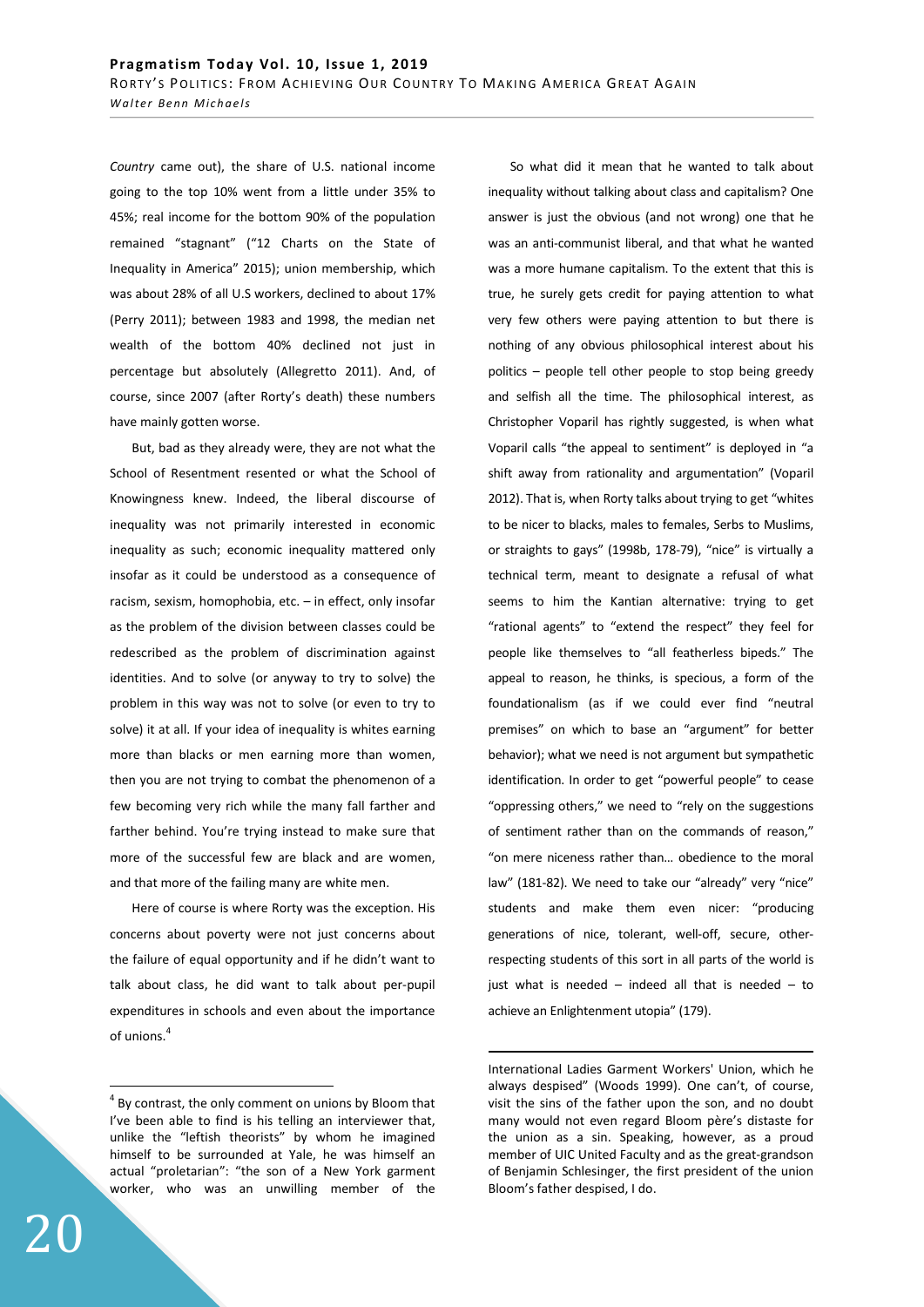Now, "professors, try and get your students to read and talk about the kinds of books (Uncle Tom's Cabin not the First Critique) that will encourage them to be nicer to the other" is a long way from "workers of the world unite." As it was supposed to be. But, once again, it's very close to the schools of resentment and knowingness. In fact, as Rorty's own examples (whites to blacks, men to women, straights to gays) suggest, it's exactly the social justice agenda of the cultural left. The difference is that Rorty wants to extend respect for the other to the poor. His version of "professors of the world, try and get your students to be nicer to the other" includes the employees those students (at Princeton, the University of Virginia and Stanford) will have when they graduate. Which is even farther from workers of the world unite; it's closer, really, to capitalists of the world unite.<sup>5</sup>

But, as we've already noted, the "economic inequality and economic insecurity" that rightly concerned him had only been intensifying during the years in which niceness to the other (i.e. anti-discrimination) had become the foundation of liberal social justice. And that's at least in part because when you understand the rich being nicer to the poor as a version of the employers being nicer to their employees, you can immediately see that it's not quite the same as the men being nicer to the women and the whites nicer to the blacks. This is clear in Rorty's own brief description of the "problem" produced by fact that "the wage levels and the social benefits enjoyed by workers in Europe, Japan and North America no longer bear any relation to the newly fluid global labor market" (1998a, 85). You don't have to be a Marxist to recognize that the necessity for capital to pay labor less than the value of what it produces is what makes this problem a problem. Which is why, in the face of intensified "international competition" in the 1970s, "capital needed to control labor costs" and thus to find ways of "disciplining labor" (Cowie and Heathcott, 6). Employers needed, in other words, to be less nice to

 $\overline{a}$ 

their workers; in fact, being less nice to your workers is basically what "disciplining labor" means, and it's a function of what you need to do to keep your business profitable, which is not a synonym for how selfish you are. Rich people can be nicer to poor people in a way that capital can't be nicer to labor.

Here's where a little more knowingness and a little less sympathy for the other would help. Insofar as the capitalists of the world are in competition with each other, they can't really unite but they are, nevertheless, united in their commitment to the idea that respecting the other is fine precisely because it doesn't stop you from exploiting the other. Indeed, as I have argued elsewhere, the commitment to anti-discrimination is an ideal that both the corporation and the corporate university can embrace without reservation since rather than threatening the class structure, it seeks to legitimize it.<sup>6</sup> And although Rorty, true to his sense that sympathetic identification was the key to a better future, worried that the "cosmopolitan upper class" (including professors) had no "sense of community" (1998a, 85), with the workers, he couldn't help but notice also that what placed "the American leftist intelligentsia on the side of the managers and stockholders" was not just what they didn't share  $-$  a sense of community  $-$  but what they did  $-$  "the same class interests" (89).

But "different class interests" were a problem for Rorty, precisely the problem that community instead of class was supposed to overcome. What you get with different class interests are capitalism and socialism and difference as division  $-$  not as the kind of thing you can tolerate or appreciate but as the conflict between classes that he wanted us to stop talking about. What you get with community is identity – differences which are not defined by their conflictual relation to each other and which can thus be subsumed under something larger; for Rorty, "Our Country." Hence, although Rorty was essentially alone in predicting Trump, he joined many other

-

<sup>5</sup> Median student family income Princeton: \$186,000: U of Virginia: \$155,000; Stanford: \$167,500 (median U.S. income \$59,000)

 $6$  For a recent version of this argument, see Michaels 2018.